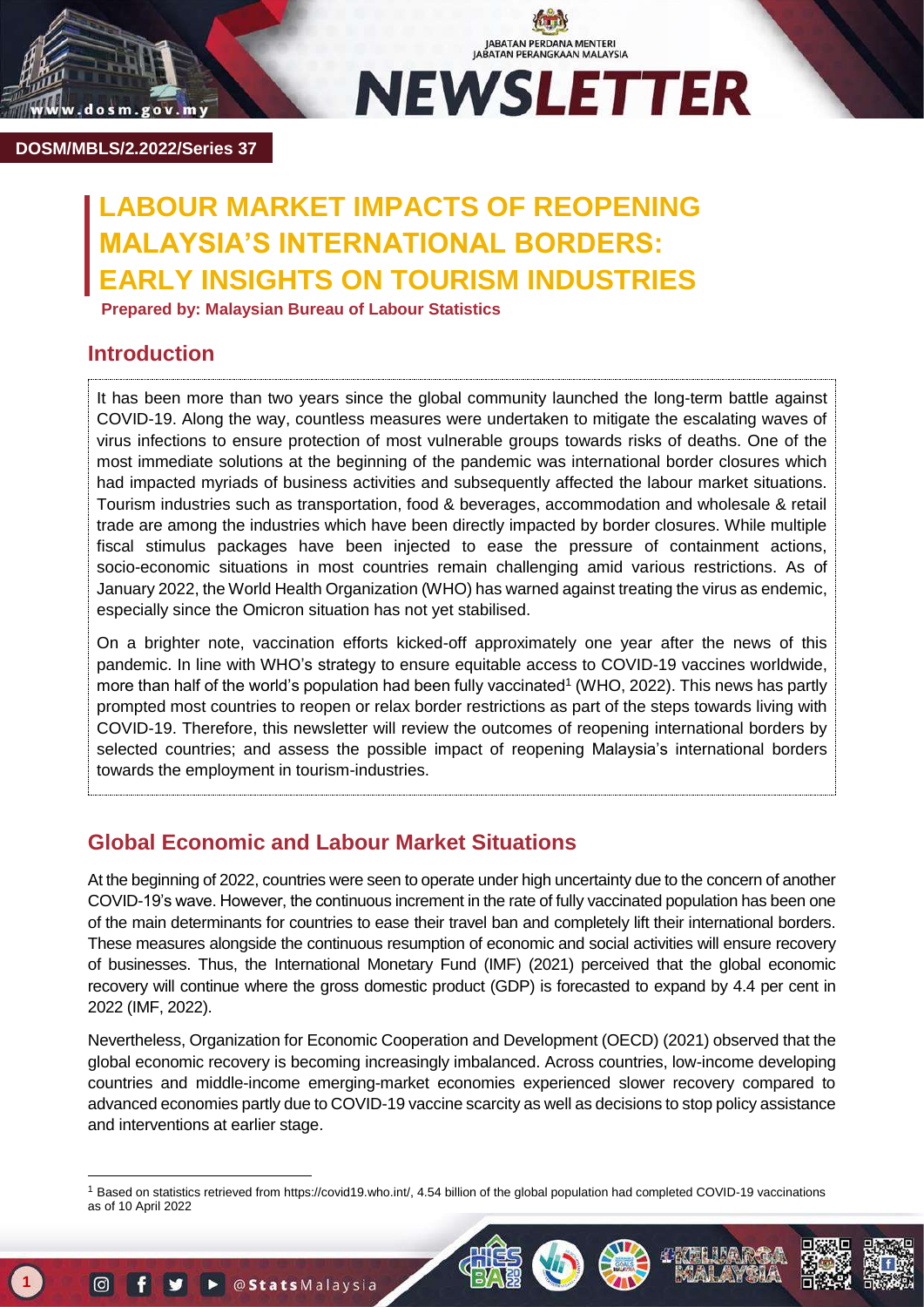In the meantime, International Labour Organization (ILO) (2022) projected improvement in the labour market as compared to 2021. However, the situation will likely remain below the pre-pandemic level. Global labour force participation rate (LFPR) is estimated to recover to 59.3 per cent by 2022, around one percentage point lower than in 2019 (ILO, 2022). ILO (2022) also stated that total number of global unemployment is anticipated to fall by 7 million to 207 million in 2022 (2019: 186 million). Concomitant to the view of OECD (2021) on the uneven economic recovery across geographies and sectors, ILO (2022) projected that the labour market will recover in an uneven manner.

Among OECD countries, large decreases in LFPR occurred in Latin America, the United States, Turkey and Israel. By contrast, Japan and several European economies had higher LFPR in the fourth quarter of 2021 than they did just before the pandemic. Even though overall employment has yet to recover fully from the pandemic, there has been signs of labour shortages as skill mix required in the context of the pandemic has changed (ILO, 2021).

Although most economic activities were severely impacted from the global health crisis, tourism sector and the value-chain had suffered the biggest consequences from the movement restriction orders. According to United Nations World Tourism Organization (UNWTO) (2022), tourism being the top three export category after fuels and chemicals, comprised 7 per cent of global trade<sup>2</sup>. Considering 80 per cent of the global tourism involved small businesses, these entities are particularly at risk (UNWTO, 2022). As far as employment is concerned, UNWTO (2022) stated that around 100 million direct tourism jobs are at risk, on top of labour-intensive services industries that owned approximately 144 million jobs worldwide.

Since the outbreak of COVID-19, economic and social activities have to a great extent resumed under the "new normal". With a firm decision in reviving the economy through restarting travel, the tourism sector can review the business model and formulate new strategies. The reopening of borders will not only benefit transport and accommodation industries, but will greatly influence demand for food & beverage, retail trade and arts, recreational & entertainment activities. In this regard, there will definitely be more jobs opportunities created in these industries to cater for growing demands as more tourists frequent our country.

# **Experiences of Selected Countries'**

### **Australia**

- Australia's border was initially opened at the **end of November 2021** for **skilled migrants**, **international students**, and **working holiday makers (WHM)<sup>3</sup>** . Following this van Onselen (2022) stated that the country had experienced **the arrivals of over 56,000 international students** and approved a total of **28,000 Working Holiday visas**.
- **On 21 February 2022**, Australia's international border had finally been fully reopened for all incoming and outgoing travellers. With this, the number of tourists is expected to rise and subsequently increase the demand for tourism operators, hence creating job opportunities in the tourism industries. In the meantime, predicament of labour shortages in low-skilled and labour-intensive segments of the industries are expected to be addressed with the goal to bring in at least **200,000 migrant workers by July 2022** as well (van Onselen, 2022).

<sup>-</sup><sup>2</sup> Export revenues from international tourism are composed of "travel" (receipts in destinations) and "passenger transport" receipts. Both are credit items in which travel credits cover goods and services account of the balance of payments of countries.

 short-term work and study. <sup>3</sup> Working Holiday Maker (WHM) refers to a program that grants young adults to have a 12-month holiday, during which they can undertake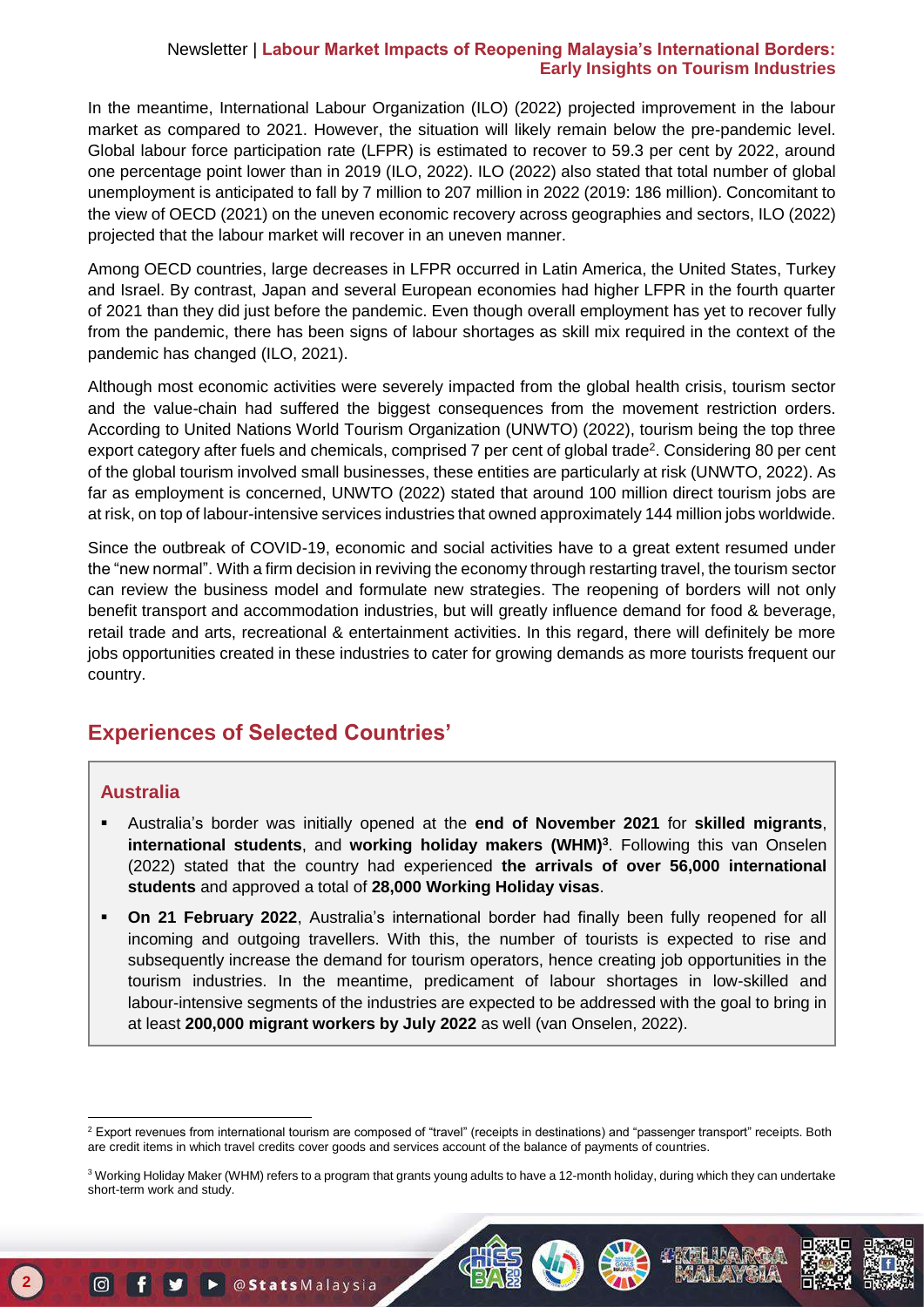### **New Zealand**

- New Zealand has reopened its border **for the fully vaccinated New Zealanders living in its neighbouring country, Australia** on **27 February 2022**. This initiative is anticipated to bring in more than 600,000 New Zealanders back home.
- Next, **New Zealanders elsewhere** and **some critical foreign workers** have been granted permission to enter the country on **13 March 2022**.

### **Canada**

- The country's international borders were **reopened for fully vaccinated travellers** from **all countries** on **7 September 2021**.
- Canada had experienced the problem of unmet demand for labour in low-wage occupations since the pandemic erupted up to the third quarter of 2021 (Government of Canada, 2022). Thus, it is perceived that the action will **facilitate the demand for labour** in accommodation, food services and healthcare & social assistance.

### **Indonesia**

- Indonesia started-off by reopening its border for foreign tourists into the island of **Bali** starting from **14 October 2021**. Permission was **granted for visitors from 19 countries** which included South Korea, China, Japan, the United Arab Emirates, and New Zealand (Ward, 2022). Nevertheless, Ward (2022) stated that the island received a mere **45 international visitors in 2021** as opposed to millions in 2019 due to strict border control measures and no direct international flights to the island.
- On that account, Indonesia finally decided to **completely reopened its entire international border** on **12 January 2022**. This initiative is undertaken to mitigate the impact of COVID-19 especially on jobs scarcity in tourism sectors. Since then, Strangio (2022) found that **tourist arrivals into the country rose 13.6 per cent as compared to the same month in 2021**. However, it was still far low compared to a gain of at least **a million visitors every month** prior to the pandemic.
- Indonesia expects to receive more than **three million foreign tourists in 2022**. This is anticipated to **revive the tourism sectors and its value-chain** and **create more job opportunities.**

### **The Philippines**

- The Philippines reopened the international borders on **10 February 2022** applicable to **vaccinated travellers from more than 150 countries and territories**.
- The number of arriving passengers increased more than **40 per cent** compared to January 2022. In addition, more than 70 tourist circuits had been approved comprising culinary history, nature, and other theme-based attractions while another 49 new circuits in 13 regions are currently under development (Okutsu and Hoang, 2022). These actions are anticipated **to boost jobs** and subsequently **facilitate regain of income** for employees in the tourism industries.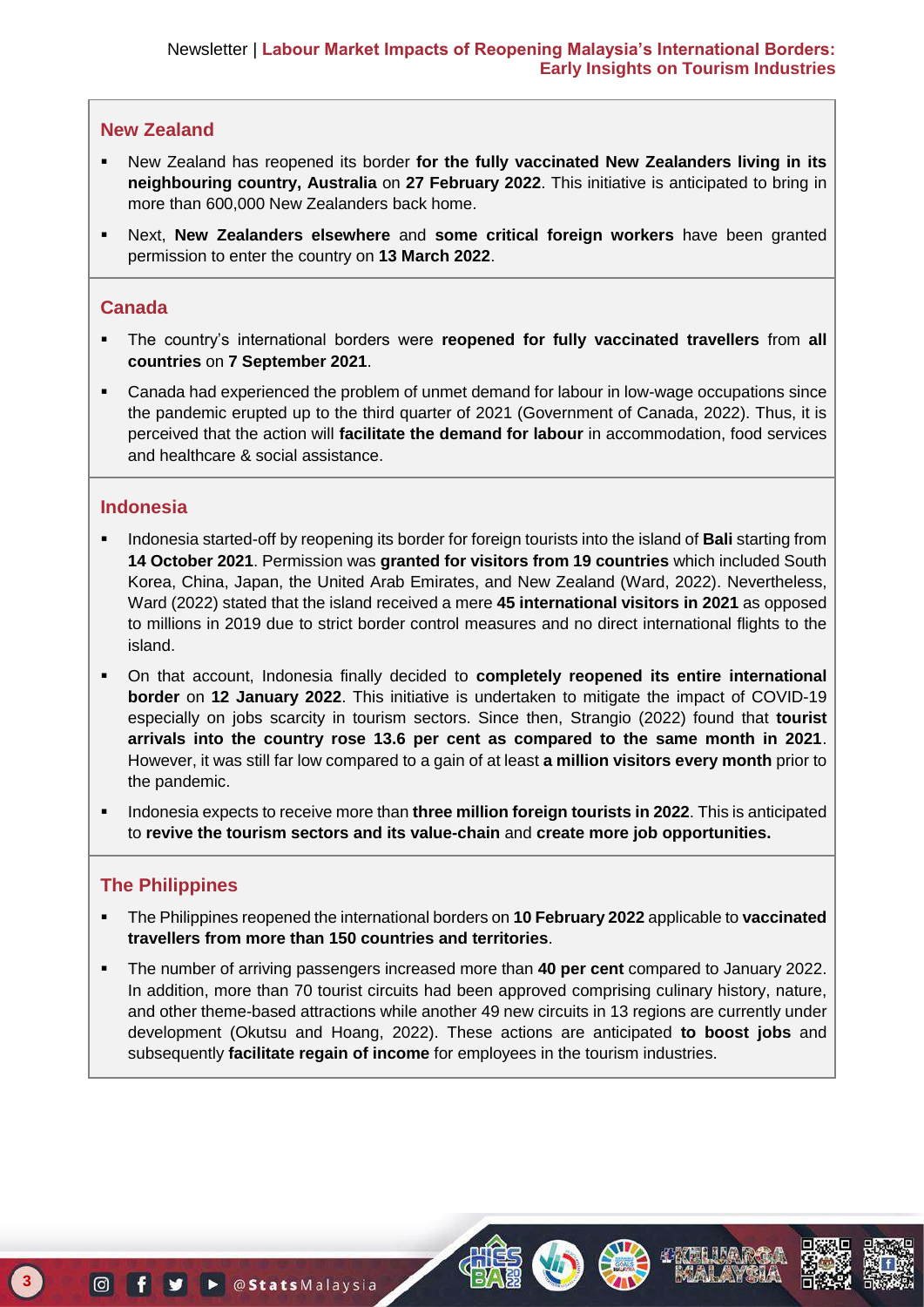### **Singapore**

- Singapore had initiated the inaugural bilateral **Vaccinated Travel Lanes (VTL)**<sup>4</sup> with **Brunei and Germany** on **8 September 2021**. Between September 2021 and January 2022, the countries had entered into VTL agreements with **19 countries**<sup>5</sup> including Malaysia, and issued **79,335 vaccinated travel passes**. On **25 February 2022,** VTL has been extended to flights from six more countries namely Cambodia, Fiji, Maldives, Sri Lanka, Thailand, and Turkey. These allowed the inflow of visitors coming in through Singapore air international borders.
- Beginning **1 April 2022**, Singapore is **opened to fully vaccinated travellers from around the world through all of its air, sea and land borders** under the new Vaccinated Travel Framework taking over the VTL. As reported by The Borneo Post (2022), about 400,000 people crossed the Malaysia-Singapore border in the first week of reopening. On the first day of reopening Singapore-Malaysia land border, about **6,100 people** entered Singapore and another **27,600**  departed from it to Malaysia (Bernama, 2022). Opening the border between these two countries will ensure significant direct gain of aviation, tourism and retail industries for both countries.

# **Malaysia's Narration**

Since the implementation of the National Recovery Plan (NRP) in Malaysia, socio-economic circumstances have seen gradual and steady recovery. The most recent Leading Index which indicated the direction of the country's economy remained positive in February 2022 with continuous resumption of economic activities nationwide. Labour force situation during the month strengthened, recording an increase of 2.2 per cent year on year to 16.4 million with the LFPR ascending by 0.6 percentage points to 69.1 per cent in February 2021. The number of employed persons rose by 3.0 per cent to 15.7 million persons. Meanwhile, the number of unemployed persons declined by 13.6 per cent to register 671.8 thousand persons.

Given considerations to vaccination coverage in the country whereby nearly 80 per cent of Malaysia's total population has been fully vaccinated; and in view of the ability of the national health system to manage the COVID-19 crisis, Malaysia has entered the "Transition to Endemic" phase on 1 April 2022. Among others, this phase observed the removals of all restrictions on business operating hours while Muslim's congregation prayers activities are allowed without physical distancing. The transition to the endemic phase is an exit strategy that will allow the nation to return to near-normal life after nearly two years of battling the pandemic. This is anticipated to increase demand for goods and services, hence will increase production and may be able to influence job creation. More importantly, the transition to endemic has also witnessed Malaysia reopening all of the country's international borders.

Malaysia being a major travel destination in Asia had attracted more than 20 million tourist arrivals every year prior to the pandemic. The number of tourist arrivals dipped to 4.3 million in 2020 after registering 26.1 million in 2019. Hence, Immigration Department of Malaysia expected an increase in the number of foreign tourists after the reopening of international border (van Onselen, 2022). In relation to this, Xinhua & Huaxia (2022) stated that Malaysia is targeting over 2 million tourist arrivals within the year after travel restrictions have been lifted.



<sup>-</sup><sup>4</sup> Under the VTL scheme, all travellers must be fully-vaccinated, with short-term visitors required to apply for a travel pass to be allowed entry into the country.

 the Netherlands, the Republic of Korea, Spain, Sweden, Switzerland, the United Kingdom (UK) and the United States of America (USA). <sup>5</sup> The 19 countries were Australia, Brunei Darussalam, Canada, Denmark, Finland, France, Germany, India, Indonesia, Italy, Malaysia,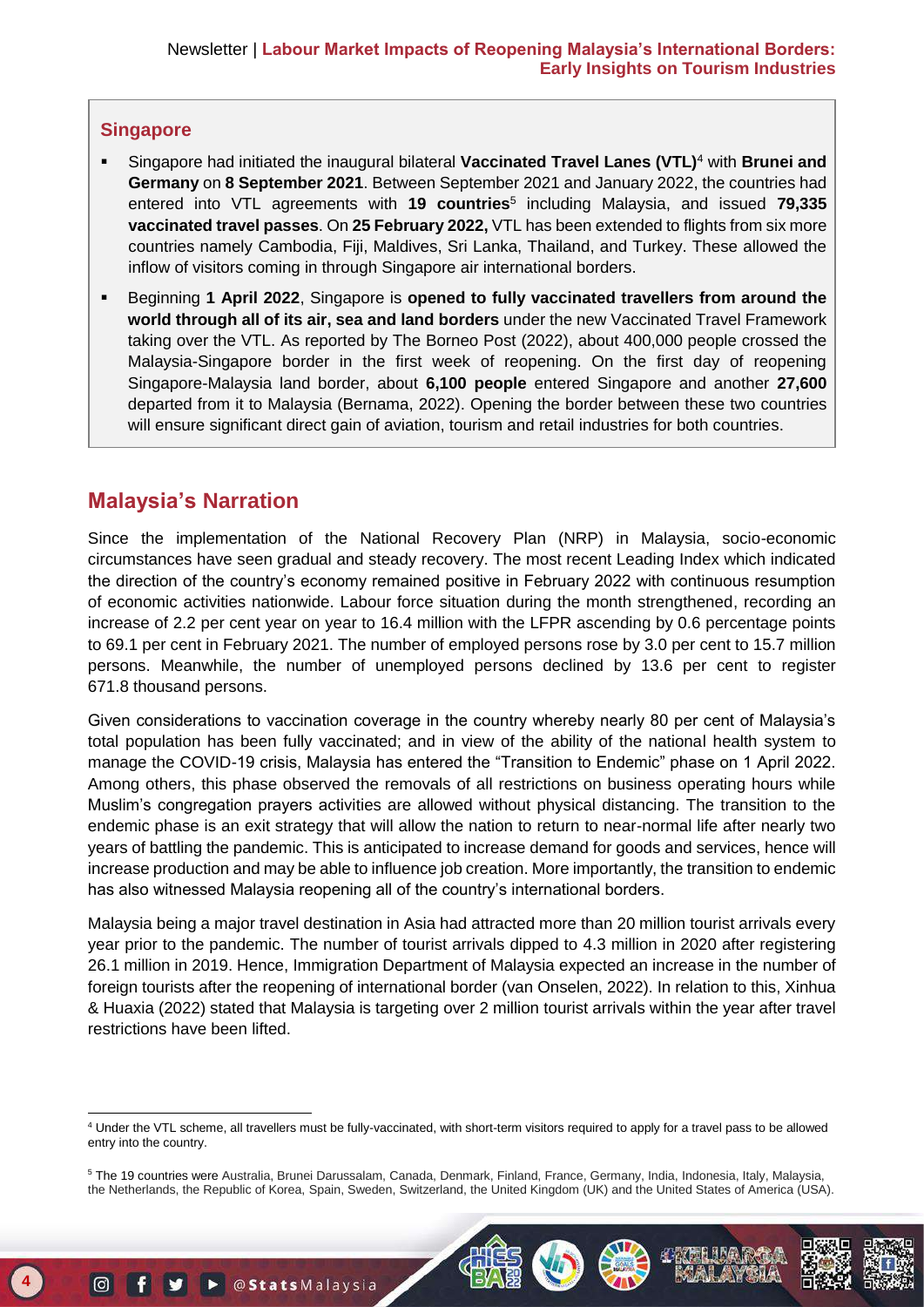### **Determining Criteria for Malaysia to Enter into Endemic**

In November 2021, Malaysia has announced that moving to endemic phase is no longer impossible. However, **seven criteria** must be fulfilled before the nation shift to the phase namely:

- 1. Establishment of a single COVID-19 SOPs fit for all, with nine guidelines namely:
	- a. COVID-19 symptoms;
	- b. Entry check and registration;
	- c. Face mask;
	- d. Physical distancing;
	- e. Cleanliness;
	- f. Management of symptomatic individuals, confirmed COVID-19 cases and close contacts;
	- g. Vaccination;
	- h. Personal protective equipment; and
	- i. Staggered working hours and breaks.
- 2. Heightened Alert System (HAS)
- 3. National Testing Strategy
- 4. Test, Report, Isolate, Inform, Seek (TRIIS)
- 5. An automated Find, Test, Trace, Isolate, Support (FTTIS) system
- 6. The gradual reopening of national borders
- 7. Community empowerment ambassadors

Source: Statement of YB Senior Defence Minister Datuk Seri Hishammuddin Tun Hussein, excerpt from news article entitled "One SOP, nine guidelines in Transition to Endemic Phase – Hishammuddin" by Astro Awani News, date 9 March 2022

As reported by Salim (2022), on 28 March 2022, Malaysian Industrial Development Finance (MIDF) [NLMAK1]Research stated that Malaysia's labour market will continue to recover amid a steady rise in job openings following the reopening of international borders. Increase in the number of available jobs will directly benefit the labour supply in term of securing employment and ensuring retention of income. As for the economic sector, labour shortages in selected low-skilled jobs can be addressed following the reopening of borders which will attract inflow of immigrant into the country.

# **Preliminary Assessment Concerning the Possible Impacts of Borders' Reopening on Employment in Malaysia's Tourism Industries**

In 2020, the global economy almost came to a standstill following the spread of COVID-19. Malaysia was no exception as the country's economy contracted by 5.6 per cent in 2020 particularly following the restriction imposed to curb the spread of the pandemic. During the year, employment dropped 0.8 per cent to 15.0 million persons. Subsequently, the number of unemployed surged drastically by 39.9 per cent, primarily contributed by a higher number of lay-offs as well as reduction in jobs opportunity. The unemployment rate climbed to 4.5 per cent, recording a rate of more than 4 per cent for the first time since 1993.

Moving into the year 2021, countries started to grasp and adapt to a new normal in conducting business and social activities. In Malaysia, the gradual lift of economic and social restrictions enabled the affected sectors to breathe again. These included accommodation, schooling, food & beverages and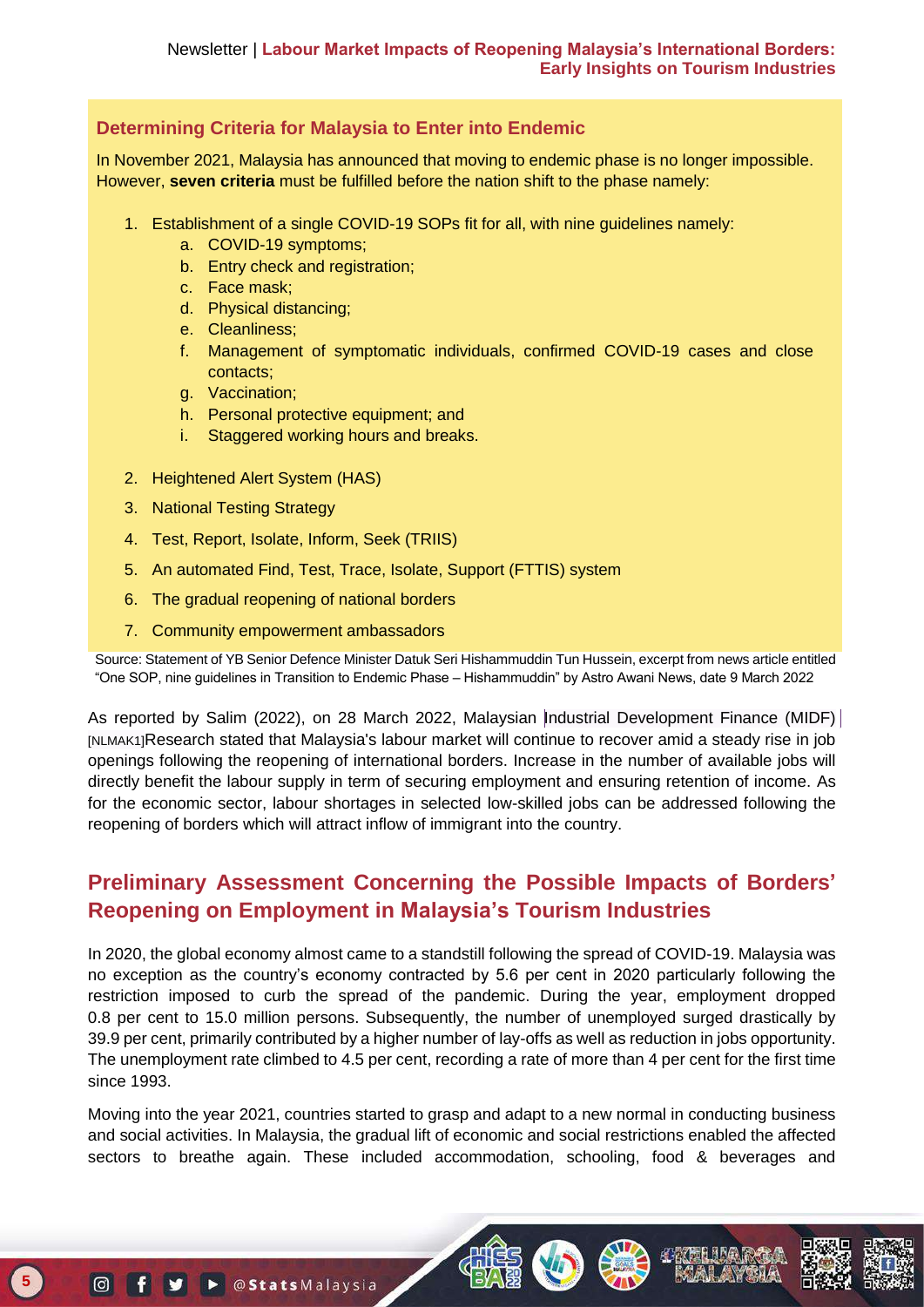entertainment & recreation activities. The implementation of NRP since June 2021 has set the motion for Malaysia's strategic exit from the health and economic crises. The permissions to travel across state borders and dine-in activities during NRP had also influenced the country's economic performance. With this positive situation, the country's economy rebounded to 3.1 per cent while the number of employed persons rose by 3.0 per cent in 2021. Meanwhile, the number of unemployed persons increased moderately by 4.3 per cent, registering the unemployment rate at 4.6 per cent.

With the whole nation having shifted to the fourth and final phase of NRP in January, the labour force situation continues to improve. The latest statistics on the labour force in February 2022 observed the number of employed persons increased by 3.0 per cent, registering 15.7 million persons. The number of unemployed persons decreased further by 13.6 per cent with the rate of unemployment at 4.1 per cent **[Chart 1]**. Although most economic and social activities were allowed to operate, international borders remained sealed.



Source: Labour Force Survey, DOSM

Note: 1. p – preliminary; 2. The gross domestic product (GDP) for January and February 2022 will be published in May 2022

Looking at Malaysia's economic structure, more than half is contributed by Services sector of which tourism industries comprised of 14.1 per cent in 2020. Meanwhile, employment in the tourism industries encompassed of 23.1 per cent of total employment, which was equivalent to 3.5 million persons in 2020. The employment in these industries were largely concentrated in Food and beverage services industry (34.5%), followed by Retail trade industry (33.4%) **[Chart 2]**.









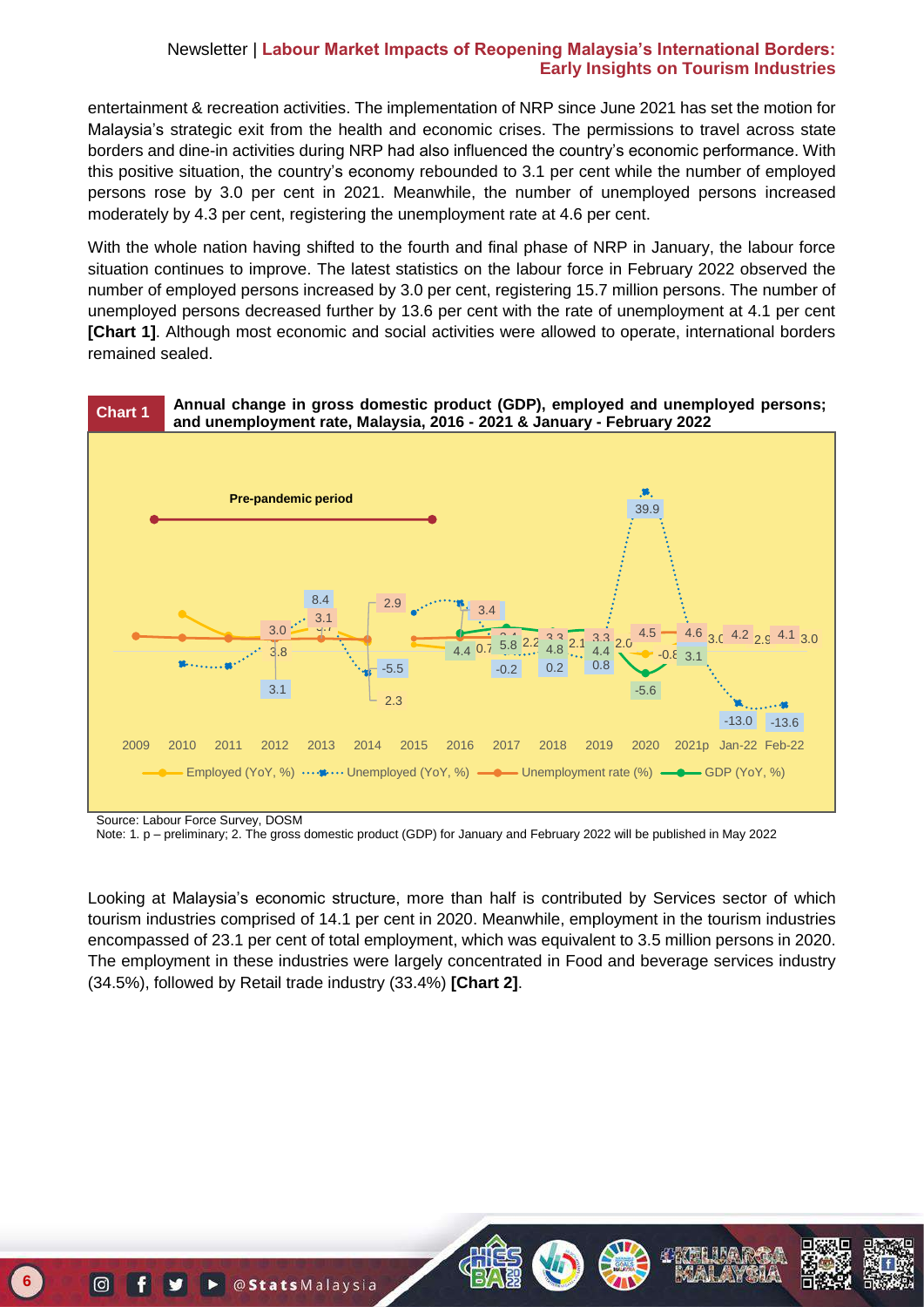| <b>Chart 2</b>                                   | Share of employment in tourism industries, Malaysia, 2020 |      |
|--------------------------------------------------|-----------------------------------------------------------|------|
| Percentage share (%)                             |                                                           |      |
| Food and beverage serving services               |                                                           | 34.5 |
|                                                  | <b>Retail trade</b>                                       | 33.4 |
| Country-specific tourism characteristic services |                                                           | 17.4 |
|                                                  | <b>Accommodation services</b>                             | 6.0  |
|                                                  | Passenger transport services                              | 4.8  |
|                                                  | Cultural, sports and recreational services                | 1.9  |
|                                                  | Retail sale of automotive fuel                            | 1.0  |
|                                                  | Travel agencies and other reservation services            | 1.0  |

Source: Tourism Satellite Account 2020, DOSM

As the economy came to a halt in 2020, tourism industries experienced the first time fall since the compilation of Tourism Satellite Account in 2005. According to the statistics of tourist arrival, the number of tourists in 2020 went down sharply by 83.4 per cent to record 4.3 million tourists as against 26.1 million tourists in 2019 **[Chart 3]**. During the year, gross value added of tourism industries declined by 17.1 per cent with all industries recording double-digit declines. Similarly, employment in tourism industries decreased by 2.9 per cent in 2020 compared to a growth of 2.6 recorded in the previous year. Employment numbers in three sub-sectors recorded double-digit decreases namely Cultural, sports and recreational services; Travel agencies and other reservation services; and Accommodation services **[Chart 4]**.



Source: Tourist Arrivals, MyTourism Data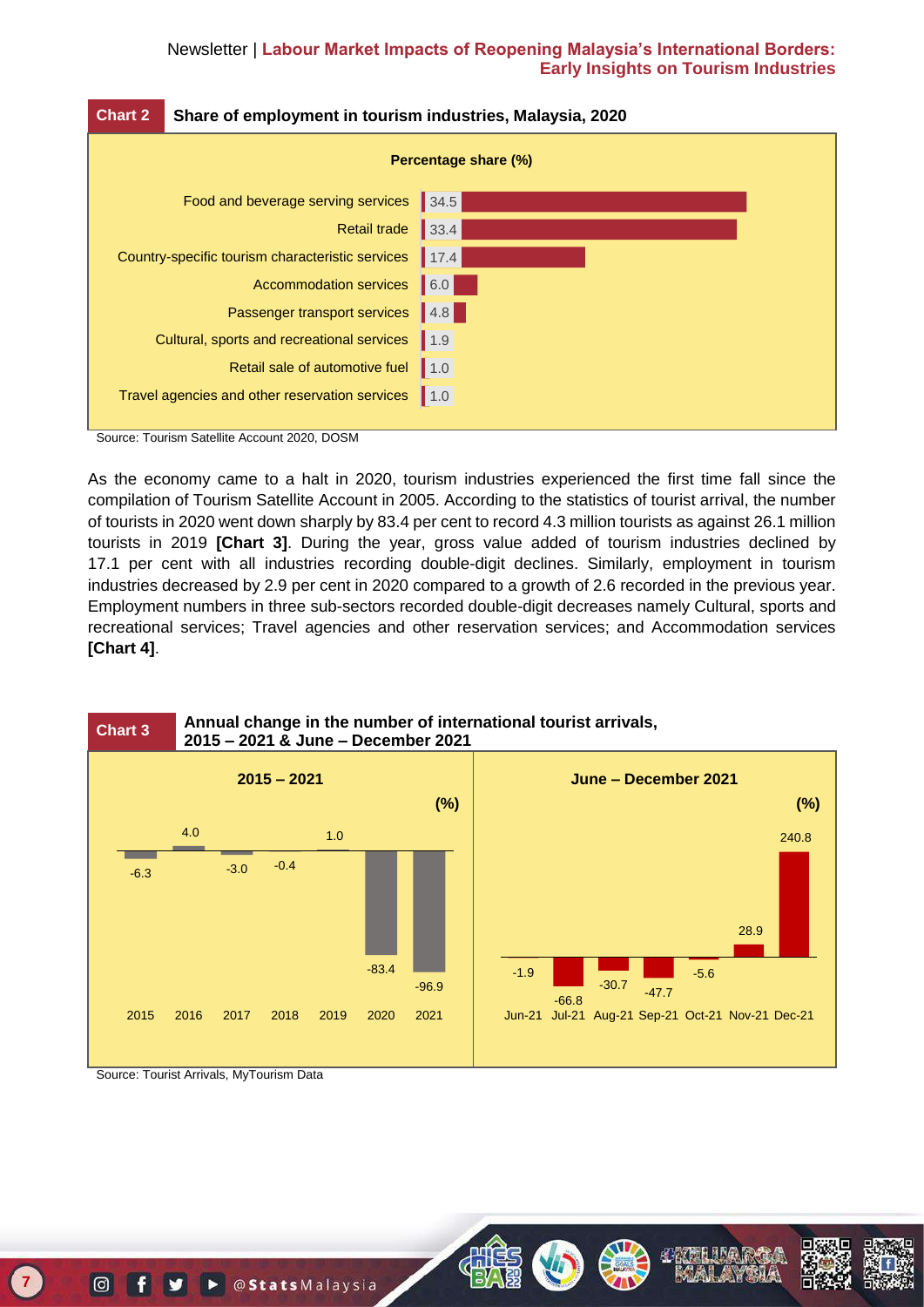

In 2021, the number of tourist arrivals remained low amid continuous closure of international borders. In spite of this, domestic tourism activities had started to improve in line of the transition of most states to the next phases of the NRP towards the end of 2021. As of the fourth quarter of 2021, the economy rebounded 3.6 per cent while employment grew 1.8 per cent **[Chart 5]**. Concomitant to the resumption of social and economic activity, the effort to revive Malaysia's tourism sector was initiated through domestic tourism activities. Domestic travel bubble programme was implemented in September 2021 with Langkawi Island as the pilot project. This programme is estimated to benefit nearly 50 thousand employed persons in Langkawi. For the record, employment in the district decreased 4.7 per cent in 2020 while unemployment surged by 84.2 per cent, bringing the unemployment rate to nearly double at 6.9 per cent.



Source: Labour Productivity, DOSM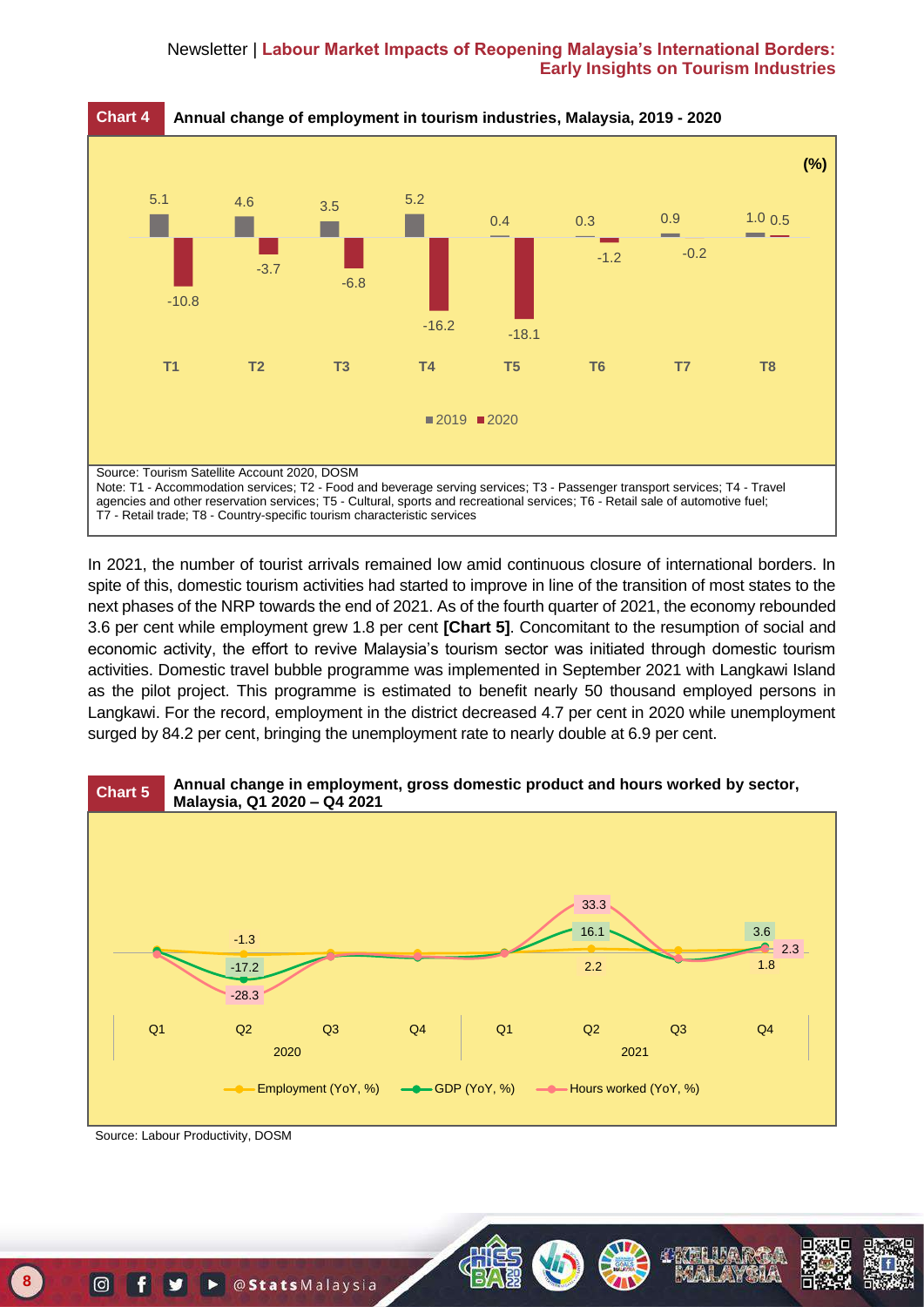The first international tourism bubble started in November 2021 through Langkawi International Travel Bubble (LITB). Three months into LITB, the programme attracted 5,686 tourists and generated a revenue of RM28 million<sup>6</sup>. With the initiative to bring back tourists into this legendary island, it is foreseen that the tourism activities will be more vibrant and subsequently will create more job opportunities. Malaysia has definitely a lot to offer in terms of beautiful archipelagos, mountain tops and reservoirs; attractive and iconic buildings; heritage sites; and exquisite delicacies. In this regard, total reopening of international borders coupled with increasing domestic tourism activities is anticipated to lift the national tourism landscape to its former glory; hence will also attribute to accelerating economic growth, boost the labour market landscape and subsequently ensure the nation's well-being and livelihood.

### **Way Forward**

Evidently the COVID-19 public health crisis has altered many things as people and businesses adapt to a new normal. There were particular businesses that did not sustain and subsequently had to lay-off employees after two years of international border closures and restrictions of multiple activities within the local vicinity. As we move forward, the long-awaited reopening of borders which bring a ray of hope towards the tourism-related industries in Malaysia also comes with its own sets of challenges. In term of accommodation industry, after having to shut down operation following non-existence demand, businesses have to invest in operation cost in restarting which include renovation and upgrading as well as rehiring of employees. Accordingly, businesses must opt for the most cost-effective solution in order to ensure the ability to cater to escalating demand. Besides, there could also be shortages of human resources since those who had previously lost their jobs in tourism industries might have moved to another available jobs. Transportation industry may also face challenges in retaining operation cost with the rising global fuel prices. Further to this, tourism operators may face slower demand with higher fuel prices causing people to rethink plan for travels<sup>7</sup>. Apart from that, while reopening the international borders is anticipated to increase international tourist arrivals, the sentiment and confidence on COVID-19 health situation may compromise the numbers.

In the meantime, the changing demand and the lessons learnt since the pandemic may also provide opportunity for tourism sector to gain its recovery momentum. As many tourism operators are medium and small businesses, riding on and partnering with large businesses may ease the operation cost while also help to increase revenue. A more sustainable and resilience business model for tourism-related industries including leveraging on technology and crowd-sourcing model can be considered. Thus, continuous reskilling and upskilling of employees in the tourism industries should also be taken into account as we revive the potential of tourism in our country.

## **References**

 $\overline{a}$ 

**9**

- Astro Awani News. (2022). *One SOP, nine guidelines in Transition to Endemic Phase - Hishammuddin*. Retrieved from Astro Awani News: https://www.astroawani.com/berita-malaysia/one-sop-nineguidelines-transition-endemic-phase-hishammuddin-350795
- Bernama. (2022). Newsroom. *33,700 People Cleared Singapore-Malaysia Land Checkpoints as at 5pm, April 1: report*. Retrieved from Melaka.: <http://prn.bernama.com/melaka/news.php?c=&id=2068518>

Department of Statistics Malaysia (DOSM. (2020). *Tourism Satellite Account 2020*.



<sup>6</sup> https://www.thestar.com.my/news/nation/2022/02/26/langkawi-international-travel-bubble-generated-rm28mil-in-revenue-so-far-sayspm

 vacation/?sh=343ff39e5fd5 <sup>7</sup> https://www.forbes.com/sites/christopherelliott/2022/03/12/this-is-how-rising-energy-prices-will-affect-your-next-